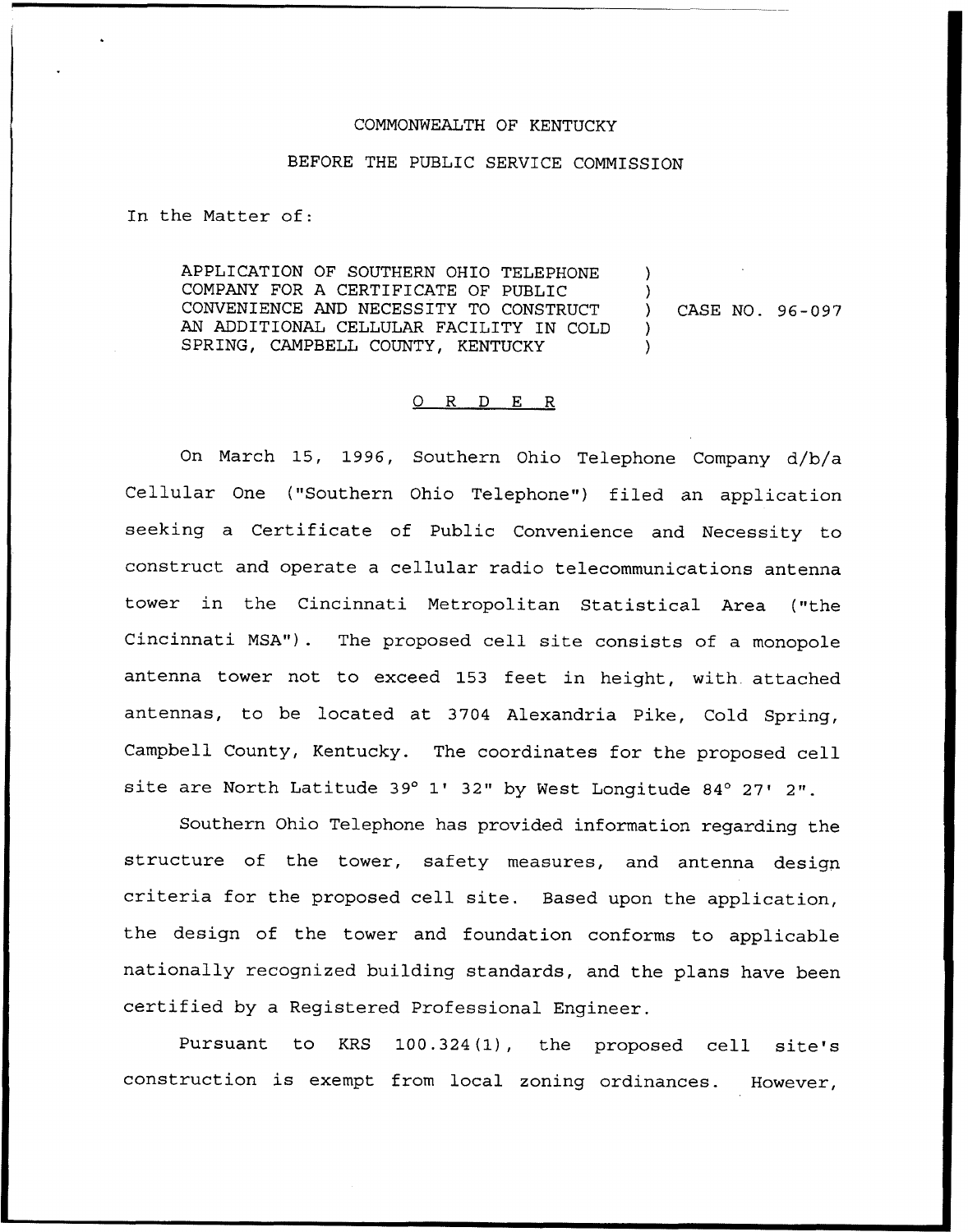Southern Ohio Telephone has notified the Cold Spring Planning and Zoning Commission and the Northern Kentucky Area Planning Commission of the proposed construction. Southern Ohio Telephone has filed an application with the Federal Aviation Administration ("FAA") seeking approval for the construction and operation of the proposed cell site. No application to the Kentucky Airport Zoning Commission ("KAZC") was included in Southern Ohio Telephone's application with this Commission.

Southern Ohio Telephone has filed notices verifying that each person who owns property or resides within 500 feet of the proposed cell site has been notified of the pending construction. The notice solicited any comments and informed the property owners and residents of their right to intervene. In addition, Southern Ohio Telephone has posted notice of the proposed construction in a visible location for at least two weeks after filing its application. To date, no comments have been filed with the Commission.

Pursuant to KRS 278.280, the Commission is required to determine proper practices to be observed when it finds, upon complaint or on its own motion, that the facilities of any utility subject to its jurisdiction are unreasonable, unsafe, improper, or insufficient. To assist the Commission in its efforts to comply with this mandate, Southern Ohio Telephone should notify the Commission if it does not use this antenna tower to provide cellular radio telecommunications services in the manner set out in its application and this Order. Upon receipt of such notice, the

 $-2-$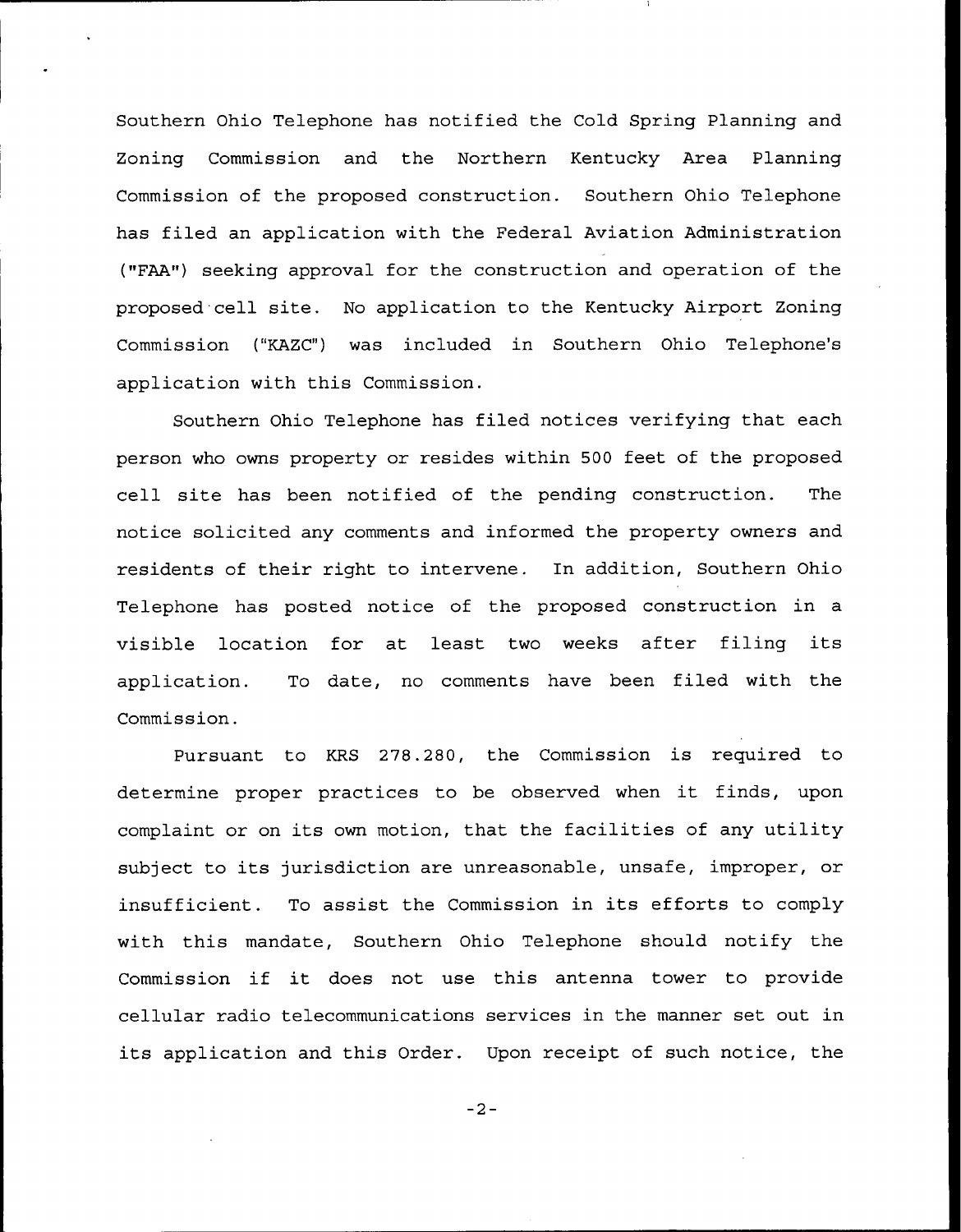Commission may, on its own motion, institute proceedings to consider the proper practices, including removal of the unused antenna tower, which should be observed by Southern Ohio Telephone.

The Commission, having considered the evidence of record and being otherwise sufficiently advised, finds that Southern Ohio Telephone should be granted a Certificate of Public Convenience and Necessity to construct and operate the proposed cell site in the Cincinnati MSA under its currently approved tariff.

IT IS THEREFORE ORDERED that:

1. Southern Ohio Telephone be and it hereby is granted <sup>a</sup> Certificate of Public Convenience and Necessity to construct and operate a monopole antenna tower not to exceed 153 feet in height, with attached antennas, to be located at 3704 Alexandria Pike, Cold Spring, Campbell County, Kentucky. The coordinates for the proposed cell site are North Latitude 39° 1' 32" by West Longitude  $84^{\circ}$  27' 2".

2. Southern Ohio Telephone shall file <sup>a</sup> copy of the final decisions regarding its pending FAA and KAZC applications for the proposed construction within 10 days of receiving these decisions.

3. Southern Ohio Telephone shall immediately notify the Commission in writing, if, after the antenna tower is built and utility service is commenced, the tower is not used for a period of <sup>3</sup> months. in the manner authorized by this Order.

 $-3-$